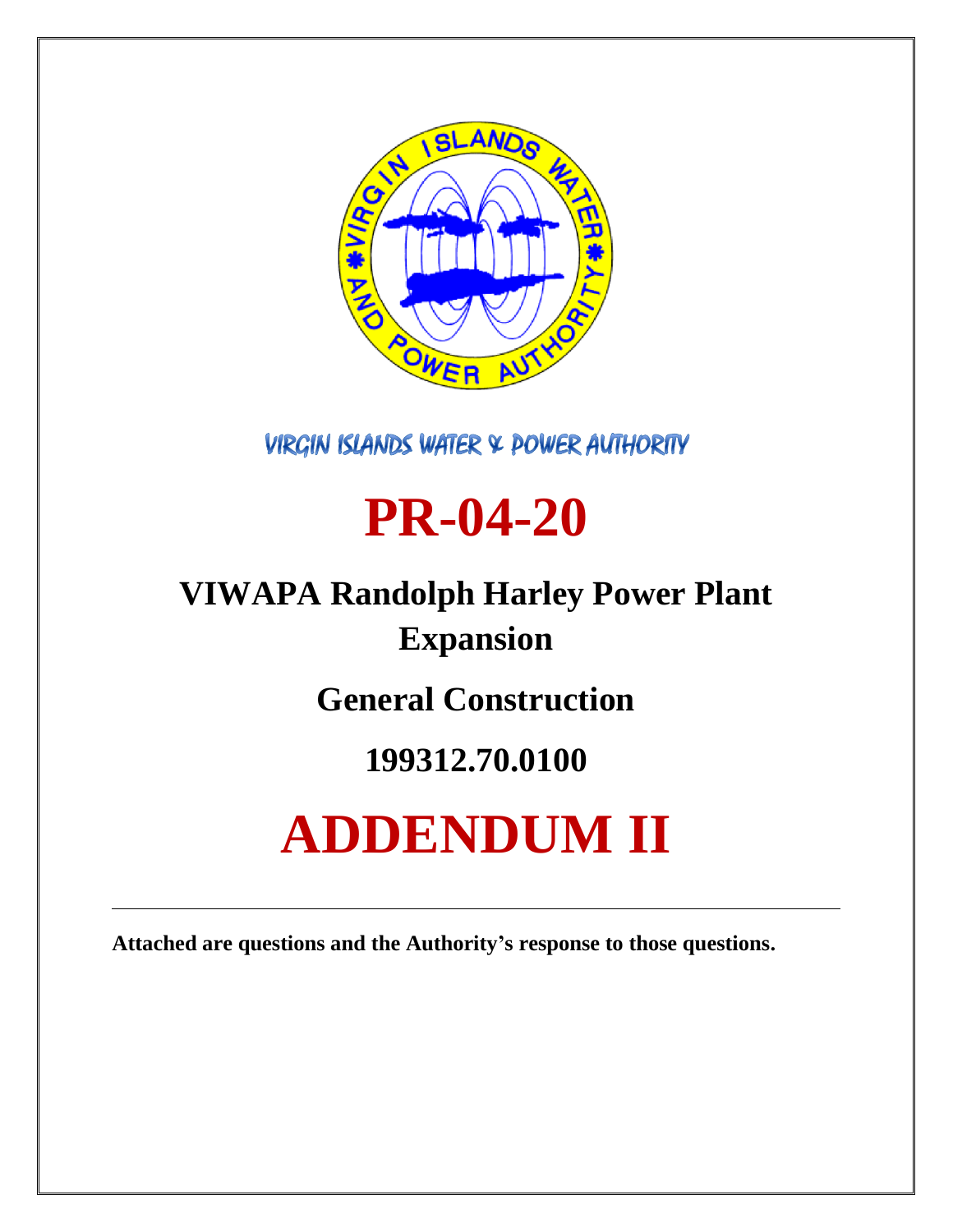

#### **VIRGIN ISLANDS WATER AND POWER AUTHORITY (VIWAPA)**

#### **PR-04-20**

#### REQUEST FOR PROPOSAL VIWAPA Randolph Harley Power Plant Expansion General Construction 199312.70.0100

Prepared by: Production and Black &Veatch

#### **RESPONSE TO QUESTIONS Addendum II**

September 6, 2019

#### Clarification to Bidder:

**1. The limitation to 7-10 MW blocks for dispatch purposes. Could you please clarify if there is any flexibility on this matter? If there isn't flexibility on this matter, I can think of very few technology options that can meet the requirements of this RFP and therefore competition will be more limited. I'd like to mention that with our H-25 gas turbine we should be able to comply with your capacity requirement at base load, it has experience operating with LPG and it can be part loaded to accommodate lower loads (I would expect it can operate down to ~20 MW, but this depends on emissions requirements). We can also offer two smaller versions if VIWAPA would prefer a multi-unit configuration, but there is a loss in competitiveness due to more CAPEX, OPEX and lower efficiency vs a single unit configuration. In the multi-unit case, each unit would have a base load around 24-26 MW and a minimum load around 12-14 MW.**

**Answer:** The specification states 7-10 MW, there is no flexibility here as this is the Authority's planning criteria for new generation to allow renewable energy technology to the grid. The new engines must be able to turn down from 100% to 25% without having significant changes in the plant heat rates. Also,